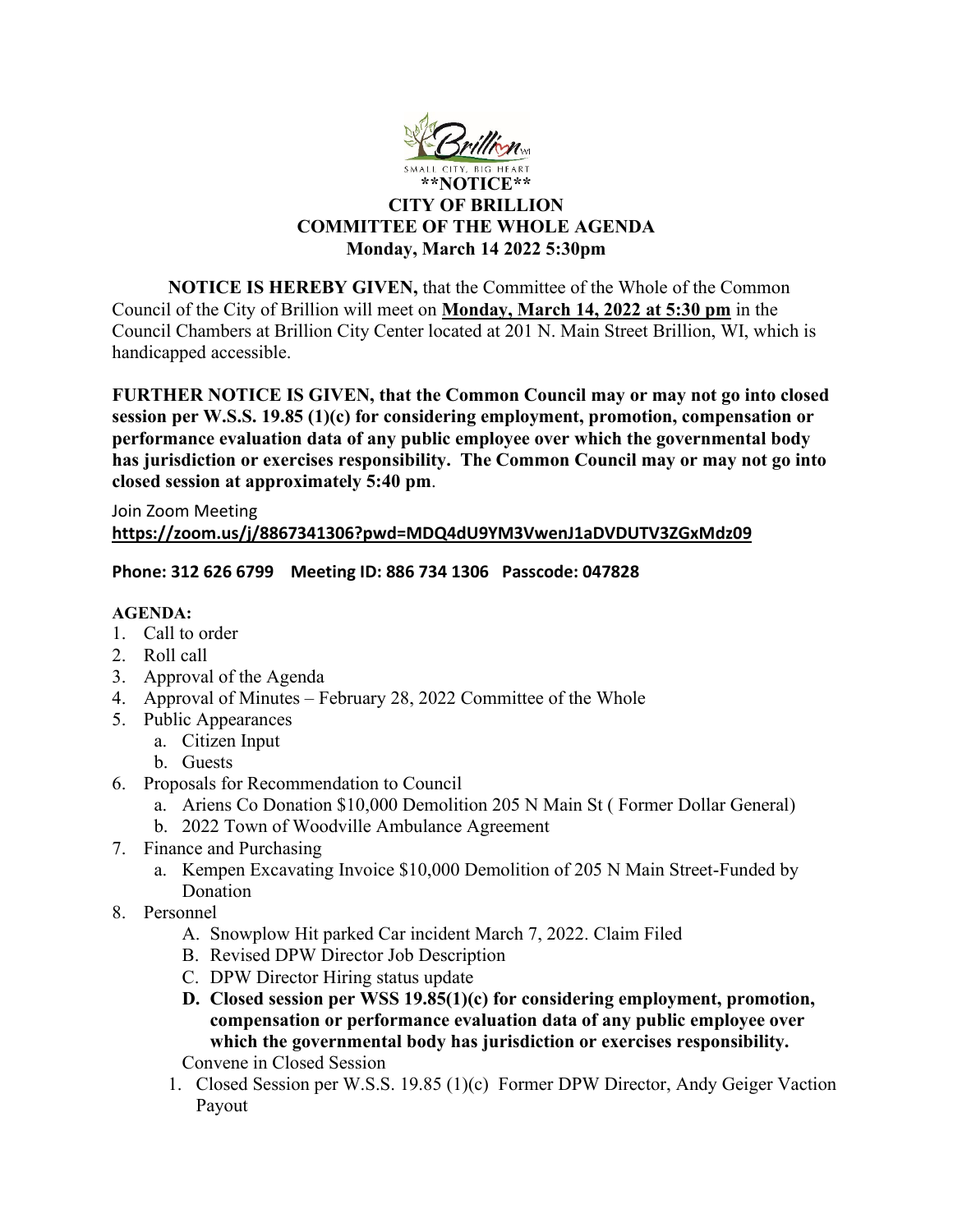- 2. Reconvene in Open Session to take action if necessary and appropriate re Former DPW Director, Andy Geiger Vaction Payout
	- E. **Closed session per WSS 19.85(1)(c) for considering employment, promotion, compensation or performance evaluation data of any public employee over which the governmental body has jurisdiction or exercises responsibility**. Convene in Closed Session
		- 1. Closed Session per W.S.S. 19.85 (1)(c) DPW Director position compensation range
		- 2. Reconvene in Open Session to take action if necessary and appropriate regarding DPW Director position compensation range
	- F. **Closed session per WSS 19.85(1)(c) for considering employment, promotion, compensation or performance evaluation data of any public employee over which the governmental body has jurisdiction or exercises responsibility**. Convene in Closed Session
		- 3. Closed Session per W.S.S. 19.85 (1)(c) Department Head Evaluations
		- 4. Reconvene in Open Session to take action if necessary and appropriate regarding Department Head Evaluations

#### 9. Appointments

- 10. Old Business
	- a. Michels Quarry Blasting
- 11. New Business
- 

12. Adjournment Mike Smith, Mayor

Copies: Post (3) Locations City Center, Library, Brillion Community Center, City Website Committee Members Mayor City Administrator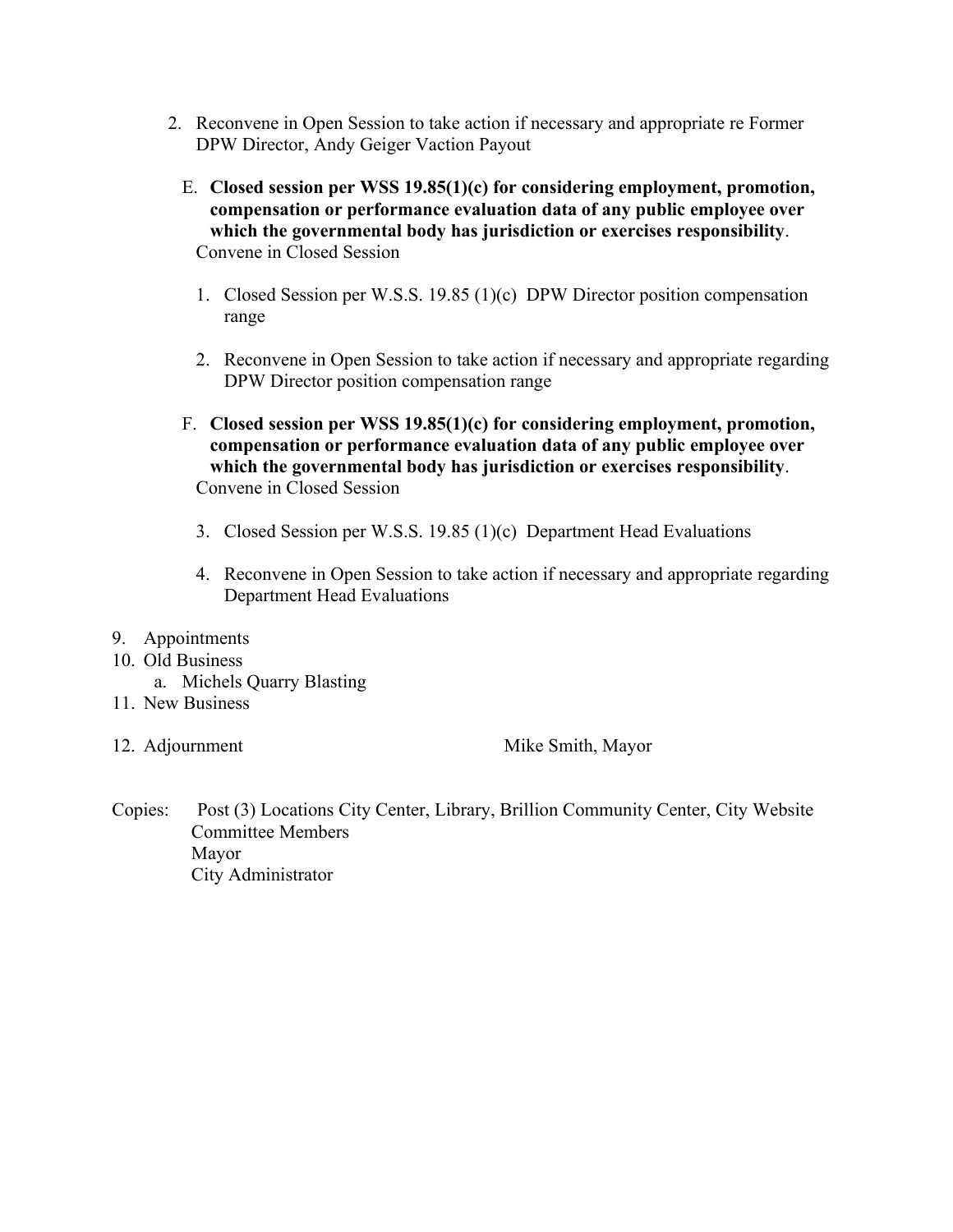#### **COMMITTEE OF THE WHOLE MEETING**

**February 28, 2022 Brillion City Center 5:30 PM**

#### **1. CALL TO ORDER by President Sarah Pielhop at 5:30 pm.**

#### **2. ROLL CALL**

**Present:** Mayor Mike Smith, Tim Hanson, Joe Behnke, Shelly Lau, Sarah Pielhop, TJ Moehr Carrie Wenzel

**Not Present**: Joe Levash Also present: Peter Wills, Kirk Schend, Andy Geiger, Garrett Wenzel, Ann Marx, Lydia Blatz,

#### **GUESTS:**

Wes Kempen, Paul Kowieski, Via Zoom: Dan Farrell, Justin, Jack, MaryJo Krueger

#### 3. **APPROVAL OF AGENDA**

**Motion** - Lau moved to approve the February 28, 2022 agenda. Seconded by Wenzel. All in favor**.** Motion carried.

4. **APPROVAL OF MINUTES – January 24,2022 Committee of the Whole Meeting: Motion -** Wenzel moved to approve the minutes of January 24, 2022 Committee of the Whole. Seconded by Lau. All in favor. Motion carried.

#### 5. **CITIZEN INPUT-**None.

#### **6. FINANCE AND PURCHASING**

#### **Action Items:**

**A. Liquor License Surrender-The Real Giese's Class "B" Beer & Class "B" Liquor:**

**Motion-**Lau moved to recommend to City Council the **Liquor License Surrender-The Real Giese's Class "B" Beer & Class "B" Liquor** Seconded by Hanson. All in favor. Motion carried.

#### **B. Liquor License Application: New- Bay Beer Belly LLC Class "B" Beer & Class "B" Liquor**

**Motion:** Pielhop moved to recommend to Council Liquor License Application: New- Bay Beer Belly LLC Class "B" Beer & Class "B" Liquor. Second by Lau. All in favor. Motion carried.

#### **7. PROPOSALS FOR RECOMMENDATION TO COUNCIL**

#### **A. Sunrise Circle Preliminary Special Assessment Resolution RE22-02**

**Motion: Behnke** moved to recommend to Council Sunrise Circle Preliminary Special Assessment Resolution RE22-02**.** Second by Lau.

**Discussion:** Administrator Wills discussed the Resolution for preliminary special assessment directs the City Engineer to provide costs estimates for the 2022 Sunrise Project to be started this spring and was in the 2022 Road project budget. Motion carried.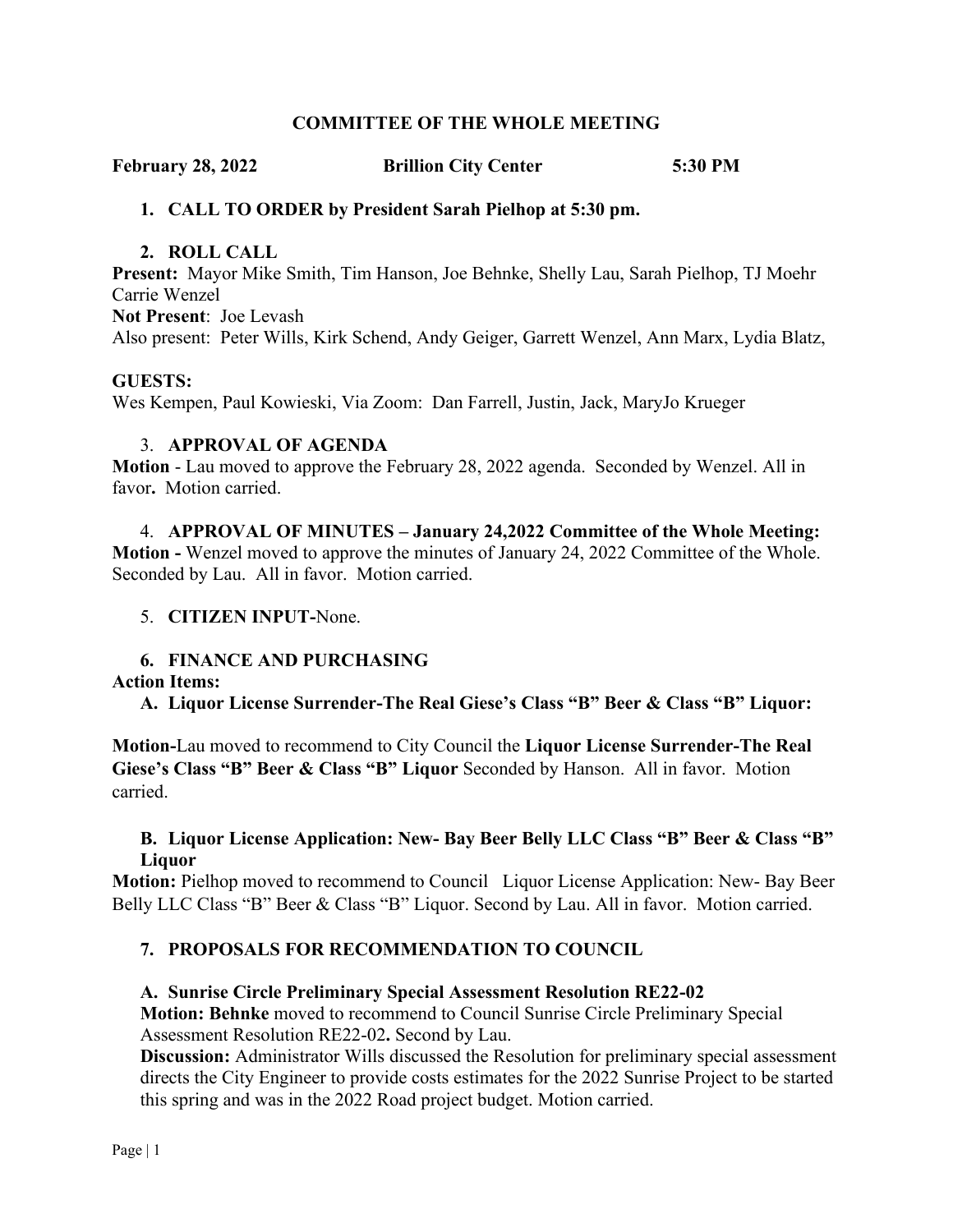#### **B. CDBG CLOSE Grant Contract withdraw letter**-for Withdraw from Contract

**Motion:** Lau moved to recommend to Council CDBG CLOSE Contract Withdraw and approve letter. Second by Hanson.

Discussion: Administrator Wills discussed the requirements for the CDBG Grant funds to be used for demolition of the former Dollar General, 205 N Main Street, have continued to grow, requiring environmental review by National Wildlife Service and WI DNR to meet and review for potential endangered species, though none are known to be here, extensive reporting and the property would be unseeable for 5 years. At a meeting Ariens hosted, the demolition of the former Dollar General came up and requested if the demolition could be private funded. As long we have not accepted the funds from the CDBG, it can be. At meeting Wes Kempen offered to do the demolition for a significant discount of \$10,000 and Ariens Company accepted the offer to pay for it the work started right away. Wes Kempen had started clearing out the interior the previous week and will begin demolition this week.

Pielhop requested the attached letter be revised to remove language of contract withdraw due to requirements and staffing.

**Motion by Lau amended** to included the revised letter. Second amended motion by Hanson. Motion Carried.

C. Set Public Hearing for Ridgeway Drive Certified Survey Map March 28, 2022 6:35pm Recommendation to Council

**Motion:** Behnke moved to recommend to Council Set Public Hearing for Ridgeway Drive Certified Survey Map March 28, 2022 6:35pm Recommendation to Council. Second by Lau.

Discussion: Administrator Wills discussed the certified Survey map is for the parcel that the city seeks to sell to Zutz that was previously approved by Plan Commission and Council. Zutz is paying for the costs. Motion carried.

#### D. Current DPW Director Job Description

Discussion: Administrator Wills discussed attached is the current DPW Director position.

#### E. Revised DPW Director Job Description

The revised position based upon multiple Public Works Director positions in other communities and input he received from Council that would like new Director to take on additional duties and was requested Council members would like to consider and Engineer if able to attract in the recruitment to bring more contract tasks in house. Question brought up concerns on length of job description and inclusion of Committees in the Job Description. Administrator brought up that current DPW Direct has these responsibilities, like other Department heads have Committee responsibilities. The current DPW Job Description has Plan Commission, Water & Sewer, as well RDA. Discussion the Committees be removed from the job description. Administrator Wills stated that Department heads have Committees,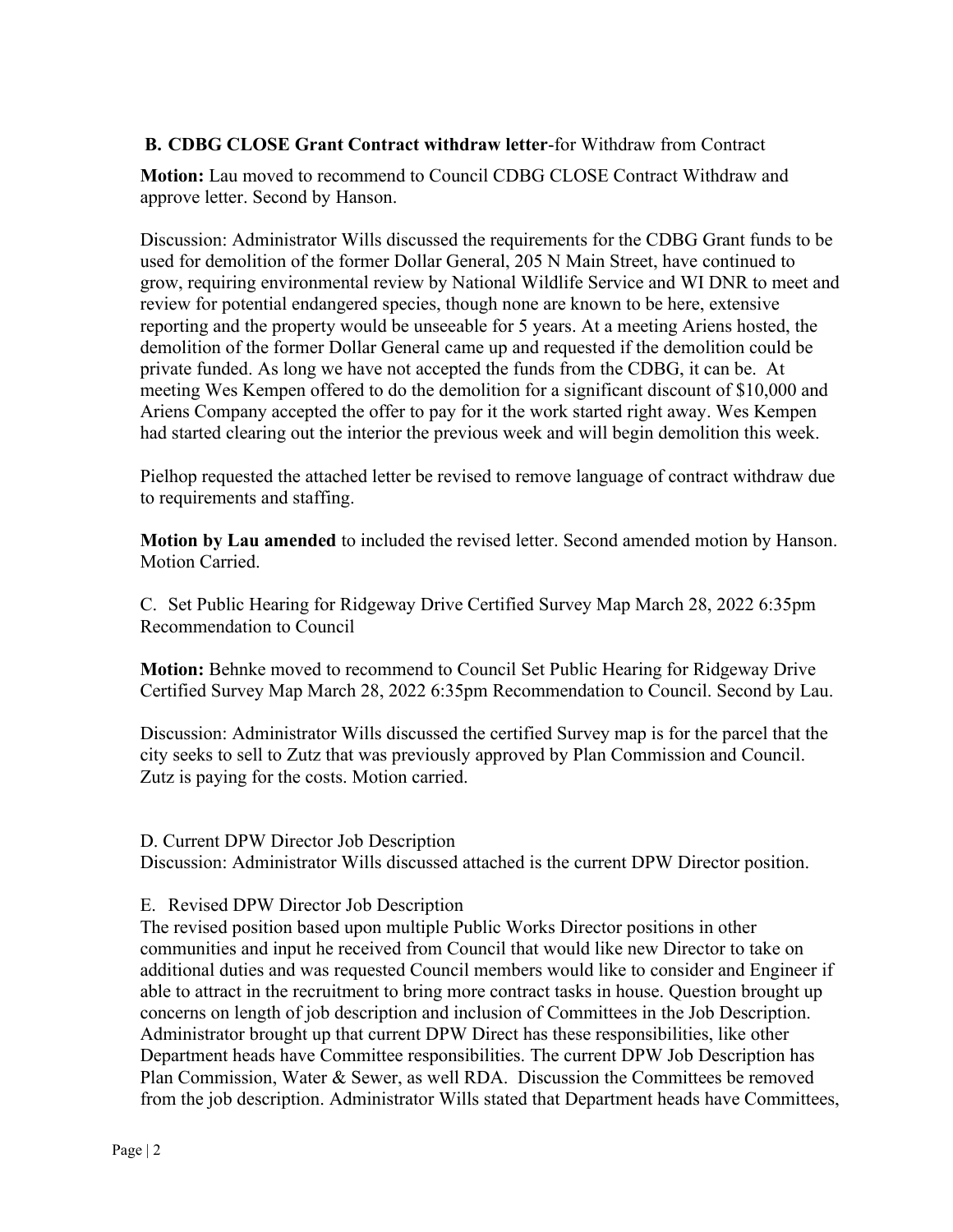these fall under Public Works. If DPW will no longer be involved, whom would handle the Committee agenda, packet and distribution. Mayor Mike Smith stated he has been working with each Committee to select Secretary position to take on Minute's and is seeking the Chair of each Committee to take on Agenda development. Additionally seeking Committees to become working committee of taking on more tasks and projects to reduce the admin burden on City Hall for Committees.

**Motion:** Smith moved to recommend to Council revised DPW Job Description to March 14, 2022 and recommend posting of summary DPW position to begin hiring process. Add Special Council to March 14, 2022 Second by Wenzel. Motion Carried

F. DPW Hiring Process Administrator & mayor

Discussion-Administrator and Mayor will screen and interview Candidates and bring top candidate(s) to Council for final interview(s).

#### **8. Personnel**

- **A. Closed session per WSS 19.85(1)(c) for considering employment, promotion, compensation or performance evaluation data of any public employee over which the governmental body has jurisdiction or exercises responsibility.**  Convene in Closed Session
- 1. Closed Session per W.S.S. 19.85 (1)(c) DPW Director, Andy Geiger Exit Interview

**Closed Session Motion: Wenzel** moved to Convene in Closed Session Closed Session per W.S.S. 19.85 (1)(c) DPW Director, Andy Geiger Exit Interview**.** Second by Lau. Motion carried.

2. Reconvene in Open Session to take action if necessary and appropriate.

**Session Motion**: Behnke moved to reconvene in Open Session to take action if necessary and appropriate. Second by Moehr. Motion carried. 6:51pm. No further action taken.

#### B. **Closed session per WSS 19.85(1)(c) for considering employment, promotion, compensation or performance evaluation data of any public employee over which the governmental body has jurisdiction or exercises responsibility**. Convene in Closed Session

1. Closed Session per W.S.S. 19.85 (1)(c) Ann Marx, Park & Rec Director Compensation

**Closed Session Motion:** Behnke moved to Convene in Closed Session. Closed Session per W.S.S. 19.85 (1)(c) Ann Marx, Park & Rec Director Compensation. **Second by Lau. Motion carried .**

1. Reconvene in Open Session to take action if necessary and appropriate regarding Ann Marx, Park & Rec Director Compensation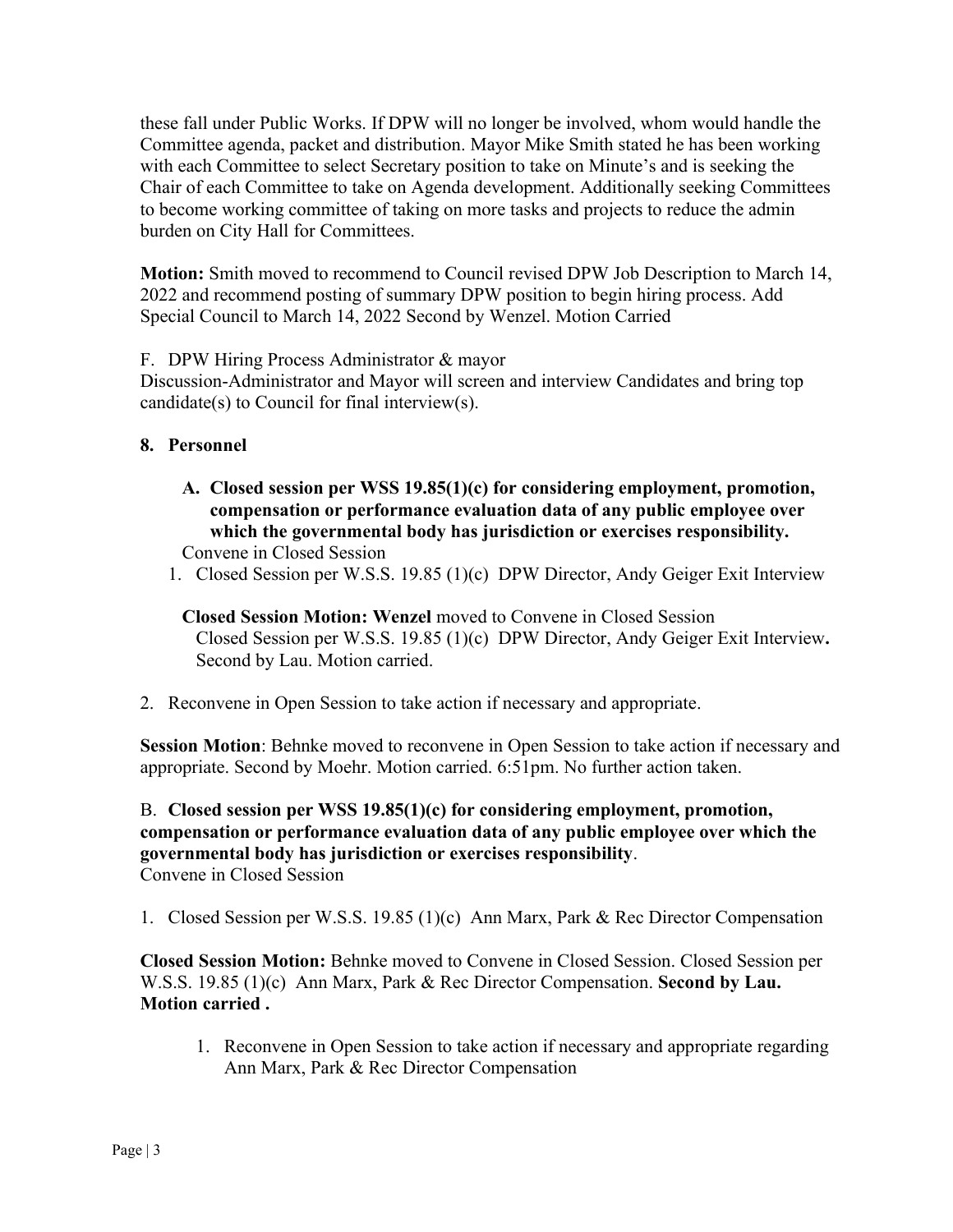**Session Motion:** Smith moved to reconvene in Open Session to take action if necessary and appropriate regarding Ann Marx, Park & Rec Director Compensation Second by Moeher. 7:02pm. Motion carried.

Motion: Behnke moved to increase compensation for Ann Marx for overseeing DPW during hiring and transition process. Dates to start February 28, 2022 week pay period. Second by Lau. Motion Carried.

#### **9. Appointments**

#### **10. OLD BUSINESS**

Michels Quarry Blasting – no update

**NEW BUSINESS:** Mike Smith next agenda Secretary positions for Committees seeking Committees to become working committee of taking on more tasks and projects to reduce the admin burden on City Hall for Committees

#### **ADJOURNMENT:**

The meeting adjourned at 7:04pm.

Peter Wills Administrator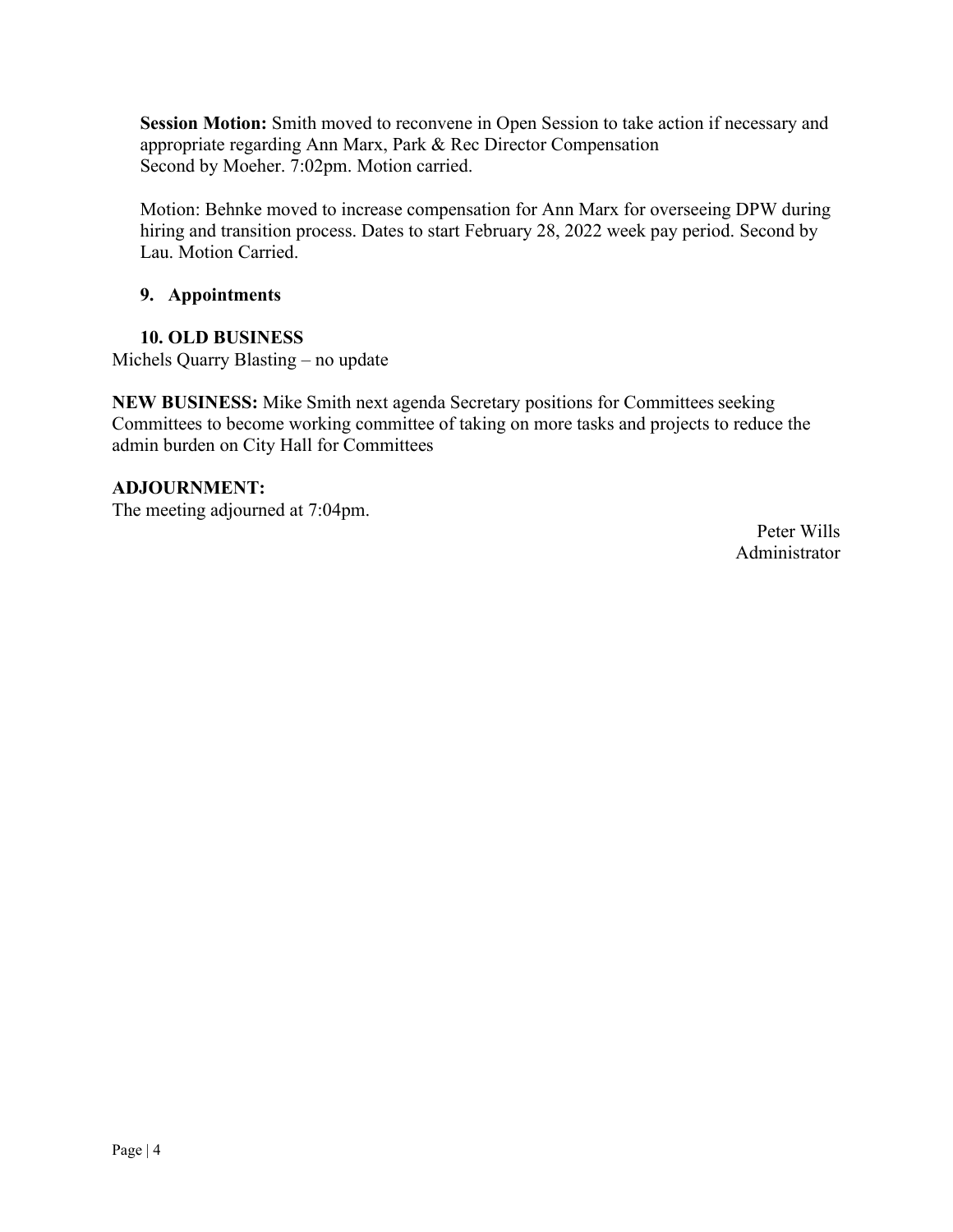## **City of Brillion Monetary Donation Form**



SMALL CITY, BIG HEART Donor Information: Name: <u>Arius Company</u> Date: 3/9/2022<br>Address: 655 W. Ryon St. Brillian, ws 54110 Phone number: 920-756-4680 Date:  $3/9/2022$ E-mail address: jyoung entimsco.com Hereby gives to the City of Brillion \$10,000.<sup>00</sup>, which is:<br>ten thousand dollars () for unrestricted use; or  $(\sqrt{\theta})$  for the purpose of: Demolition of former Dollar General pext to City hall

Any funds in excess of the amount required for the above purpose (if specified):

 $( )$  may be used for

 $(\checkmark)$  shall be returned to the donor

() may be applied to any other project or fund deemed appropriate by the City Administrator

The City of Brillion will make reasonable efforts to accommodate the intended purpose of the donation but reserves the right to utilize, relocate, and/or dispose of any item funded through donated funds as the City may deem fit.

If this donation is in the amount smaller than \$10,000, the City may not create a separate trust account. For amounts greater than \$10,000, the donor may request and the City may establish a separate trust account for the donated funds.

This donation is subject to the City Donations, Gifts and Memorials policy.

 $x^2 + 4$ 

Donor

Department Director

 $3/9/2022$ 

Date

Date

City Administrator

Date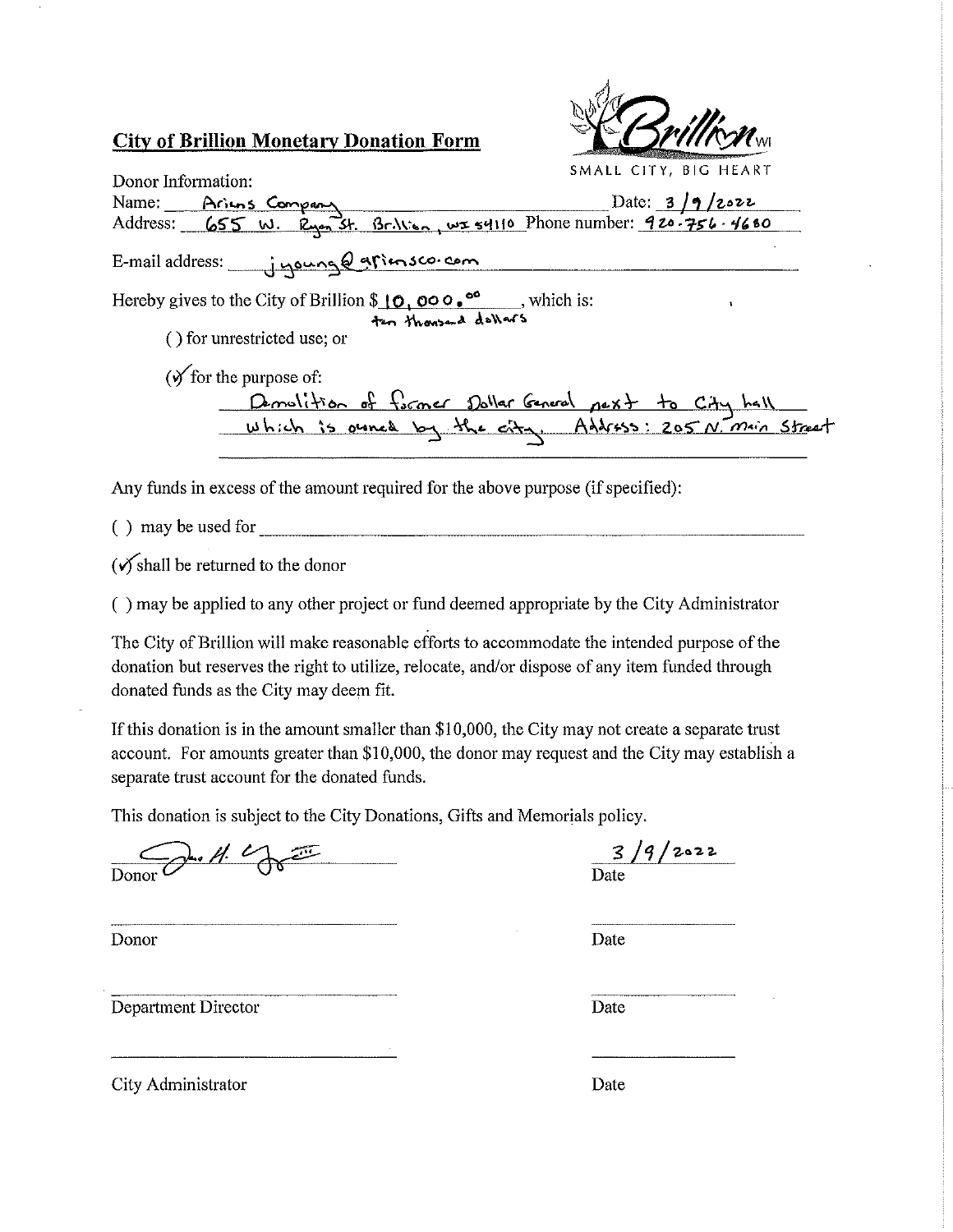#### AMBULANCE SERVICE AGREEMENT **BETWEEN** THE CITY OF BRILLION AND AND THE TOWN OF WOODVILLE.

This Agreement is made and entered into this first day of January, 2022, by and between the City of Brillion, a Wisconsin Municipality, hereinafter called the "City," and the Town of Woodville, a Wisconsin municipality, hereinafter called the "Town"

#### **RECITAL**

The City of Brillion desires to contract with an ambulance provider, as authorized by Section 62.133 of the Wisconsin Statutes, to provide ambulance service for the safety of the residents of the City of Brillion. Gold Cross Ambulance Service, Inc. is a private corporation licensed to provide emergency ambulance services in the State of Wisconsin.

The Town of Woodville desires to contract with the City of Brillion to provide ambulance service for the safety of the residents of the Town of Woodville.

#### **CONDITIONS**

NOW, THEREFORE, for and in consideration of the mutual agreements herein contained and other good and valuable consideration, the City, the Town and Provider do agree as follows:

The City of Brillion, through its contract with Gold Cross Ambulance Service Inc, shall provide ambulance service to the Town of Woodville.

Gold Cross Ambulance Service Inc, shall bill and collect all charges made for services rendered to the Town of Woodville. The rate for Town of Woodville calls shall be \$350.00 more than the rate for City of Brillion calls.

As compensation for the benefits received by this Agreement, the Town shall pay the City the amount of \$10,478 during the term of this agreement. This amount shall be payable in quarterly installments of \$2619.50 payable to the City on or before 1/14/2022, 4/15/2022, 7/15/2022, and 10/14/2022.

#### **TERM**

This agreement shall commence January 1, 2022 and shall continue through December 31, 2022. Both parties will meet in October of 2027 to negotiate any further agreements.

 $\mathcal{C}$ 

IN WITNESS WHEREOF, the parties hereto have executed this agreement on the date first above written. CITY OF BRILLION ("CITY")

IN PRESENCE OF:

 $BY:$ 

TOWN OF WOODVILLE ("TOWN")

IN PRESENCE OF:

Ne Pattern 10 eux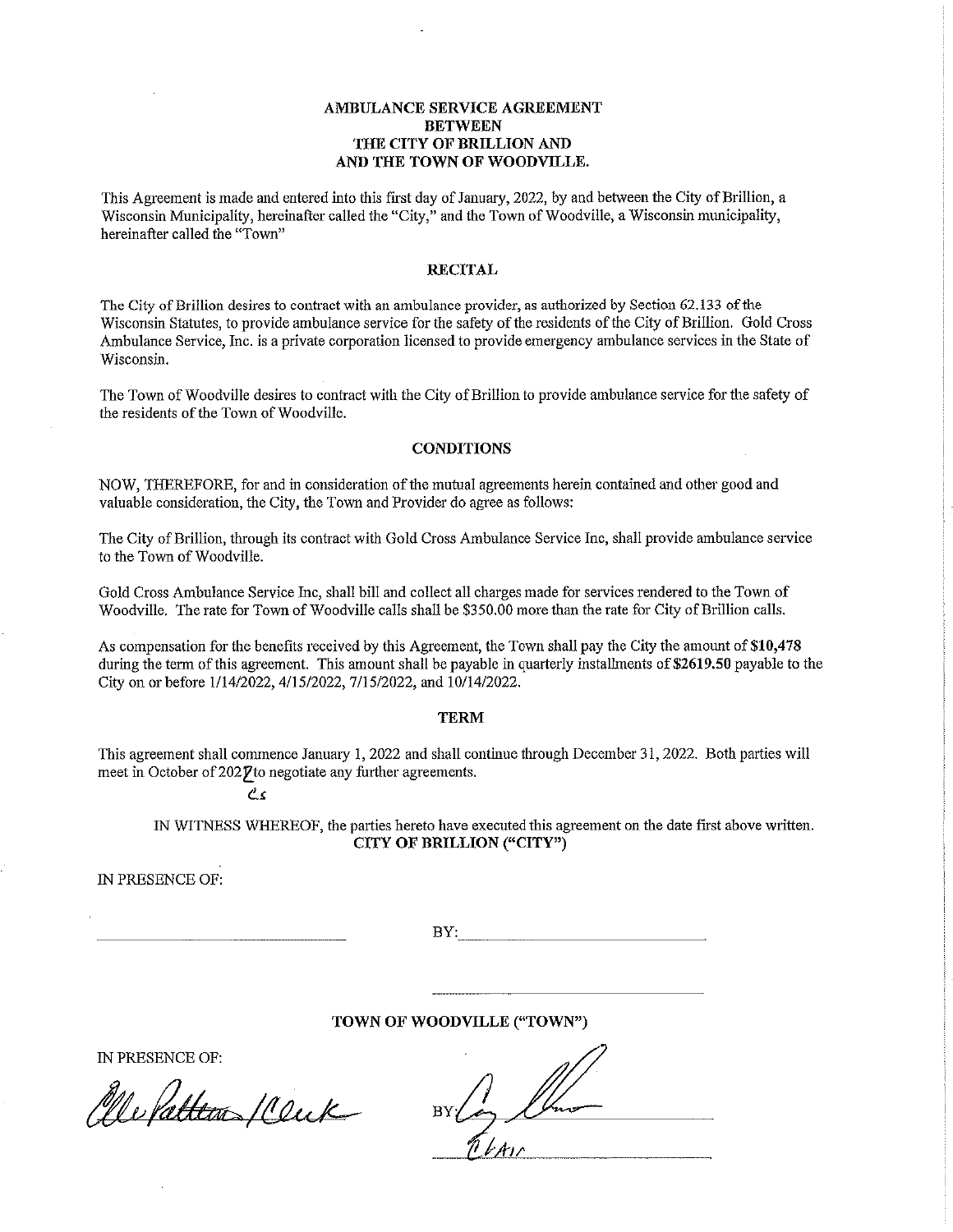# Kempen Excavating, LLC

N9680 Winkler Road Brillion, WI 54110

# Invoice

| Date     | Invoice # |
|----------|-----------|
| 3/9/2022 | 8971      |

#### **Bill To**

 $\hat{\boldsymbol{\beta}}$ 

**City of Brillion** 130 Calumet Brillion, WI 54110

| Date                                                                                                                                                    | Description                                                                                                                                                                                                                    | Hour/Yards |              | Rate                   | <b>Amount</b> |
|---------------------------------------------------------------------------------------------------------------------------------------------------------|--------------------------------------------------------------------------------------------------------------------------------------------------------------------------------------------------------------------------------|------------|--------------|------------------------|---------------|
| 3-5-2022                                                                                                                                                | Removal and disposal of old Dollar General building at<br>205 N Main street Brillion<br>Approximate donated value from Kempen Excavating<br>LLC to remove and dispose of the old Dollar General in<br>Brillion is \$30,000.00. |            |              | 10,000.00              | 10,000.00     |
| Approximate donated value from kempen excavating is 30,000. dollers                                                                                     |                                                                                                                                                                                                                                |            | <b>Total</b> |                        | \$10,000.00   |
| Interest of 1% will be charged on accounts 30 days past due. If you have any questions about<br>your bill, please call us at (920) 858-2034. Thank you. |                                                                                                                                                                                                                                |            |              | <b>Payments/Credit</b> | \$0.00        |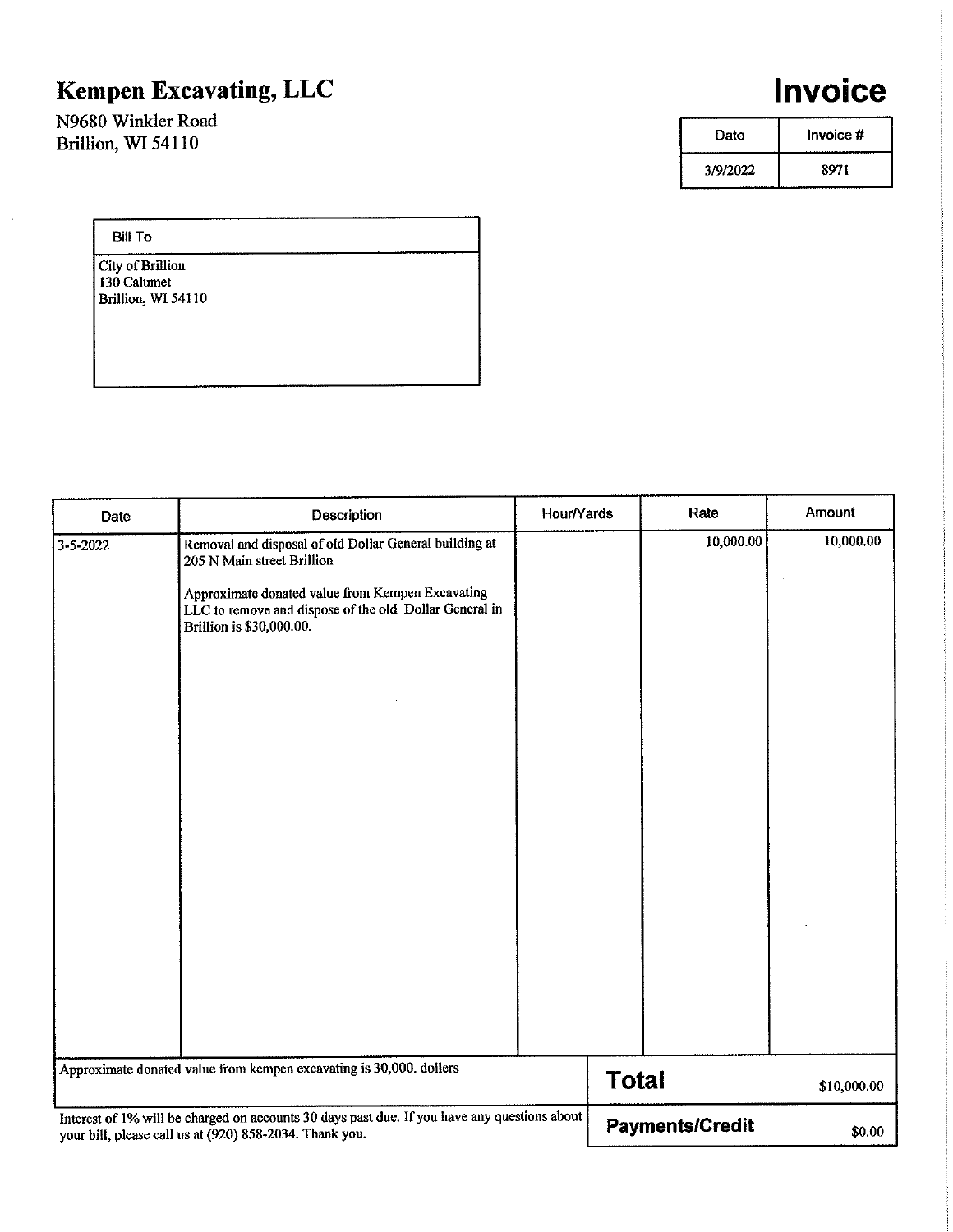#### **CITY OF BRILLION**

#### **POSITION DESCRIPTION**

| Title:        | <b>PUBLIC WORKS DIRECTOR</b> |
|---------------|------------------------------|
| Department:   | Department of Public Works   |
| Supervisor:   | City Administrator           |
| Pay Category: | Salary Exempt                |
| Hours:        | Full-time                    |
|               |                              |

## **Full Job Description**

## **General Overview**

Director is to carry out the directions and policies, pursuant to statute, City Code, and the resolutions, Board/Commission motions and directives of the Common Council and City Administrator. In addition to being able to perform all listed duties and responsibilities he/she shall be responsible to schedule and assign work duties of all other full and part time employees assigned to this department. This includes assigning priorities to required duties based on the overall needs of the various departments of the City and available staff to perform the required work.

## **JOB DESCRIPTION:**

This position involves the direction of the city's public works functions and involves administrative responsibility for the maintenance and construction of streets, alleys, parking lots and storm sewers, street signs, snow and ice removal, collection of recycling and refuse and yard waste, maintaining storm-water management practices, stream and dam management and other activities of the public works department. Also responsible to plan, supervise and coordinate the activities of the Public Works Maintenance Department, Contract City Engineer, Building Maintenance Department, and Building Inspection Department. The Director is responsible for the annual operations, maintenance, and capital budgets and serve on Committees as assigned. All work and activities are subject to the direction of the City Administrator.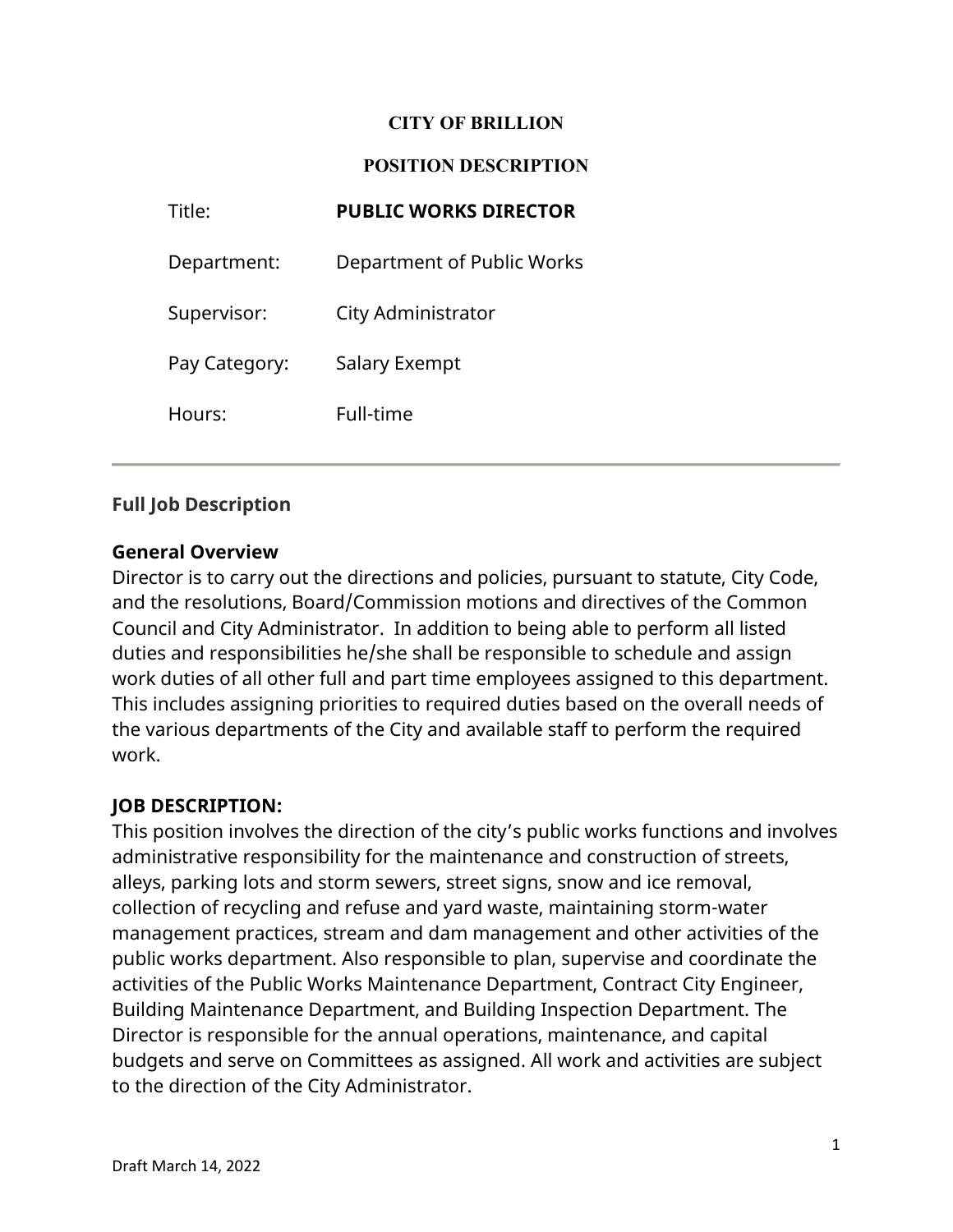# **EXAMPLES OF DUTIES: Department Leadership**

Coordinate the design, bidding, construction and inspection of all public works projects. Coordinates and oversees the work of contractors who are performing work for the City, to assure that work quality and contract specifications are being met. Shall keep all records and documents required by law or ordinances for activities under his/her supervision.

Review and approve all purchase orders and invoices and present them to the City Administrator for approval. Maintain a positive public image and demonstrate a professional level of interaction with City residents, vendors and others both in and out of the organization. Attend Dept Head Meetings, coordinate activities with Administrator and regular communication.

Attend and monthly report to the Common Council at their regular meetings on the activities of this department. Support assigned committees.

Act as Weed Commissioner per City Ordinance.

Such other duties as may be needed to perform the duties that fall under this department or assigned by the City Administrator.

## **Administration of the Public Works Operations and Maintenance Department**

Oversight of Public Works Staff Short term (annual) project planning Establish and enforce work place rules, policies, methods and procedures for the department. Train, evaluate and document performance of all department employees, select new employees when authorized. Approve all expenditures

## **Water & Sewer Utility**

Liaison between contracted Utility operators, the Utility Commission and the City as directed by the Mayor and City Administrator

## **Administration of Contracted City Engineer**

Determine projects to be worked on Provide technical input and project direction Review quality of services provided and work product Approve all engineering expenditures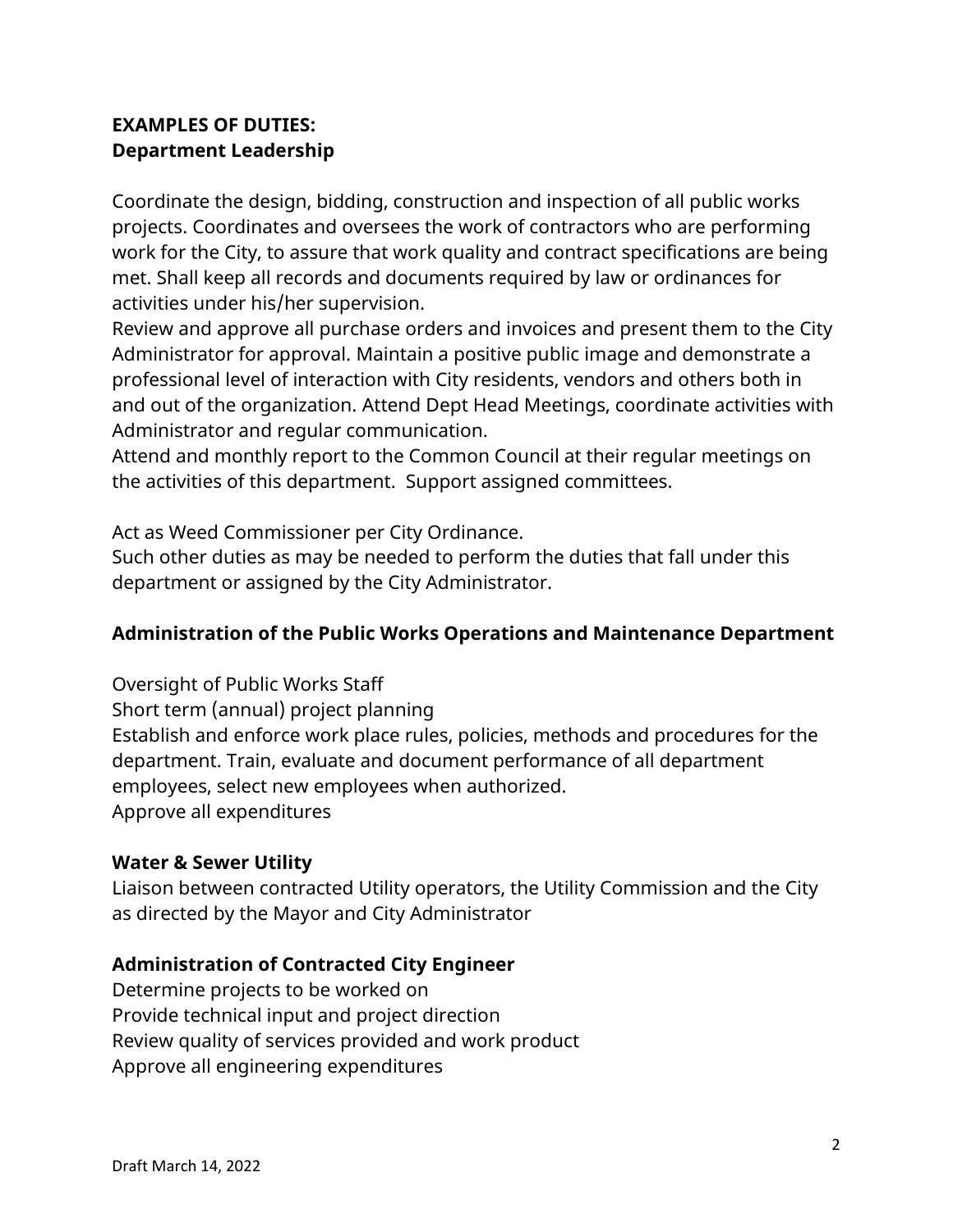## **Administration of Contracted Building Inspector**

Review quality of services and work product Dispute resolution when there is a disagreement Involvement with property maintenance issues Approve monthly cost share for permits

## **Administration of City Building Maintenance**

Be responsible for the coordination of all custodial and maintenance operations for all city buildings, facilities and grounds. Oversee work planning Review quality of service and work product Annual evaluation of the Building Maintenance Needs Project management for building changes and upgrades

## **Annual Budget Public Works & Sanitation**

Responsible person for the completion of the annual Long Term Finance Plan and Operations and Maintenance budgets

Manage all expenditures through the year to stay within budgetary guidelines Manage Department Grant applications, management, reporting and tracking in coordination with Administrator and Clerk.

Adjust budgeted projects as needed to account for any unplanned work Complete recommendations to purchase and obtain Committee support as required by the City's Procurement Policy for large projects, expenditures, and purchases

Prepare resolutions, ordinances, and other agreements for projects, Town Maintenance agreements and follow up meeting coordination.

Provide justification for the project, expenditure, or purchase from the Common Council

Provide information regarding any variations for over or under-budgeted items Submit required documentation for any carryover expenditures to be finalized the following budget year

## **Street Maintenance**

Assume responsibility for and supervision of all maintenance, preventative maintenance, repair and construction of streets, parking lots, facilities, curb and gutter, sidewalks, bridges, signs, markings, storm sewer, city buildings, structures, parks, cemeteries, property and all machinery and equipment used in these activities

Determine which streets are to be completed each year based on surface and utility needs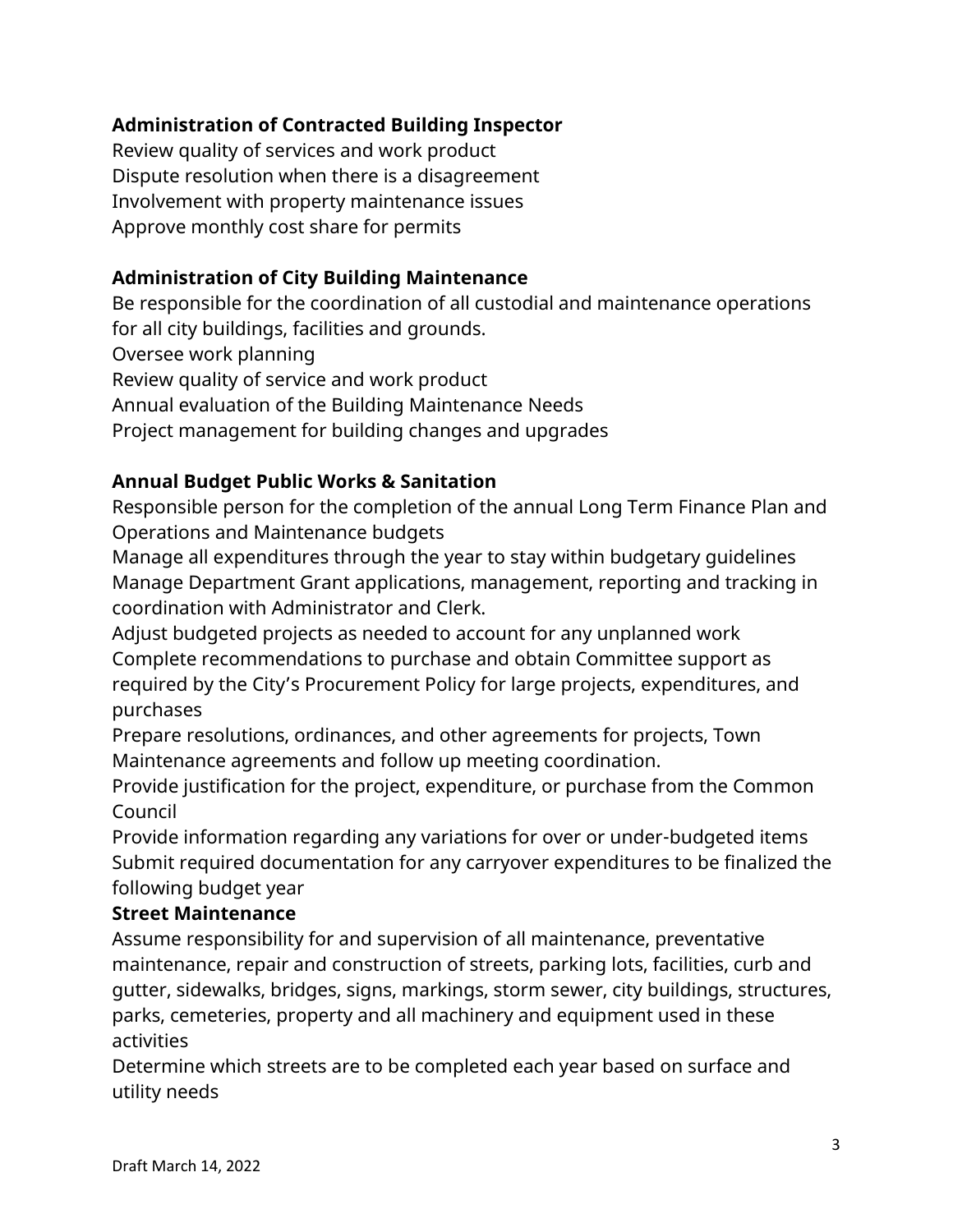Obtain engineering services using the City's Procurement Policy Oversee all aspects of the street design process making the final determination of the end product for bidding Coordinate and publish Special Assessment Resolutions, public notices in coordinating Engineering estimates and Final Special Assessment approval. Coordinate all work by outside utilities Obtain right-of-entry or easements as needed Obtain Committee and Council approval for the project Lead person for all construction-related activities

Has the ability to make adjustments to the plans when there are conflicts Review and approve all project change orders and payments

## **Stormwater Management**

Ensure compliance with Municipal Separate Storm Sewer System (MS4) permit Maintain all City-owned facilities

Partner with the Wastewater Facility to implement Adaptive Management project Review stormwater management for all developments within the City Periodic review of all active project sites for erosion control compliance, Work directly with the Department of Natural Resources (DNR) for project planning

Work to improve the quantity and quality of the stormwater water discharges Anticipate and resolve any compliance issues

## **Sanitation Management**

Coordinate Garbage and Recycling services for the City with private contract companies.

Negotiate and administer contracts for private hauler

Ensure we keep the public informed of the recycle/refuse standards Negotiate and administer Yard waste contract with Calumet County Review and adjust City ordinances as needed to stay current with service requirements

Track monthly performance of the program Approve all expenditures

## **County, State and Federal Agency Coordination and Management**

Maintain compliance with all state and federal, Reporting, Grants , enforcement requirements and permitting

Maintain compliance and update as required the WI DNR Compliance Monitoring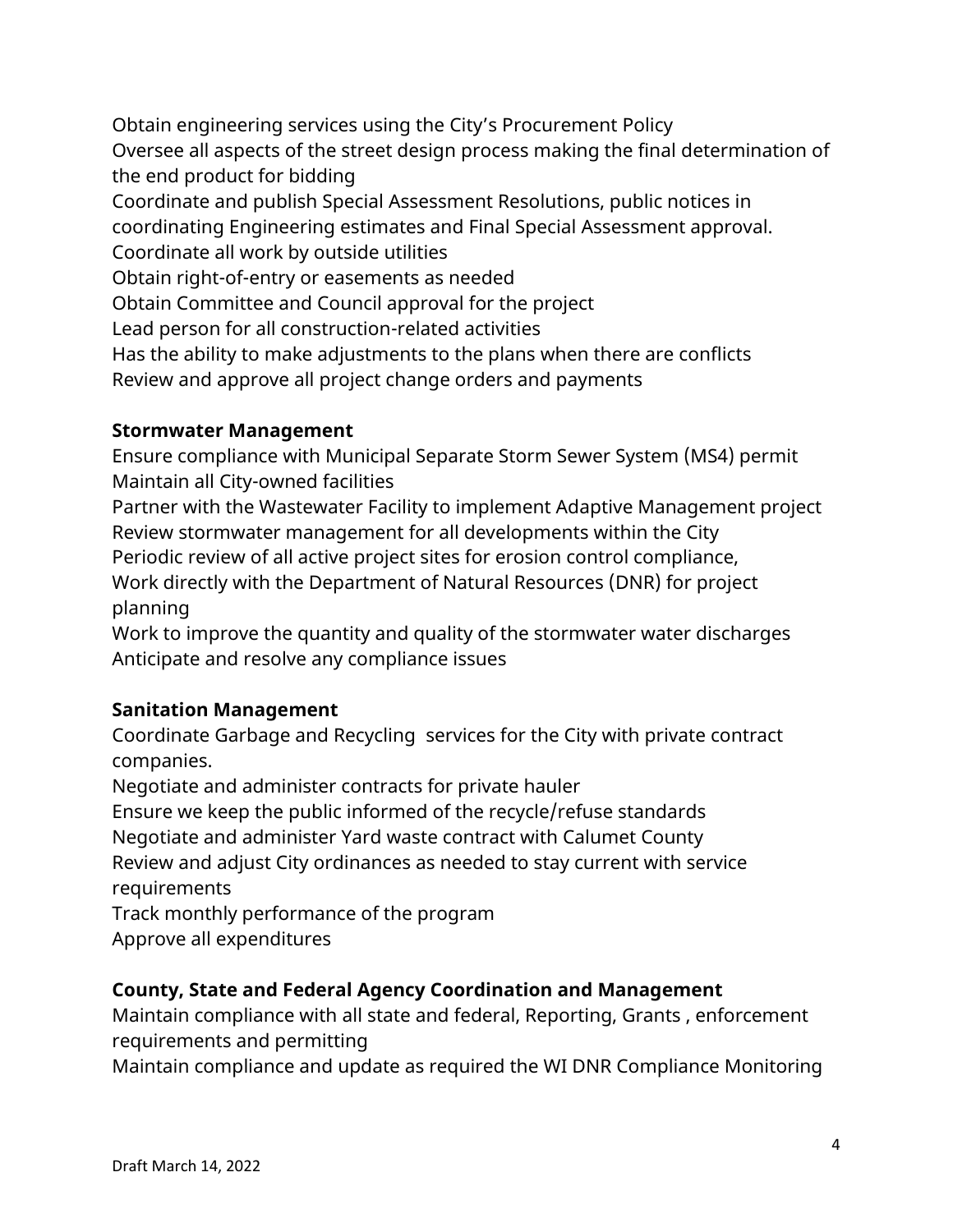Annual Landfill maintenance

Submit grant applications to offset the cost of equipment purchases, road projects, studies, and USDA goose management

## **Bridges and Dam Management**

Ensure compliance with all DNR requirements Direct and oversee all maintenance projects Direct operations of the bypass flume as needed for water quality

## **Snow and Ice Management**

Ensure all equipment and personnel are at their ready Stay current with all-weather forecasts Based on forecast determine a plan of attack based on duration, available equipment, and the temperatures before, during, and after the event In coordination with Administrator determine the start time of maintenance crew and be part of snow plowing team. Based on the forecast determine the level of salt be used and if before the storm salt operation will be done Be informed and prepared to make adjustments to the operations as needed

## **New Developments and Redevelopments**

Assist the City Administrator and city in promotion and achieving long range, planned growth and development in the City.

Coordinate and assist to attract new subdivisions and multifamily developments stage from application approval process, preliminary plat, development agreements, through construction, inspection and completion with all City ordinances, zoning and code.

Coordinate and assist expansion of existing and new commercial, industrial and manufacturing businesses in the City with zoning, coordination with Building inspector of permits and committee and Council approvals.

Update standards and requirements to reflect changes in construction methods and materials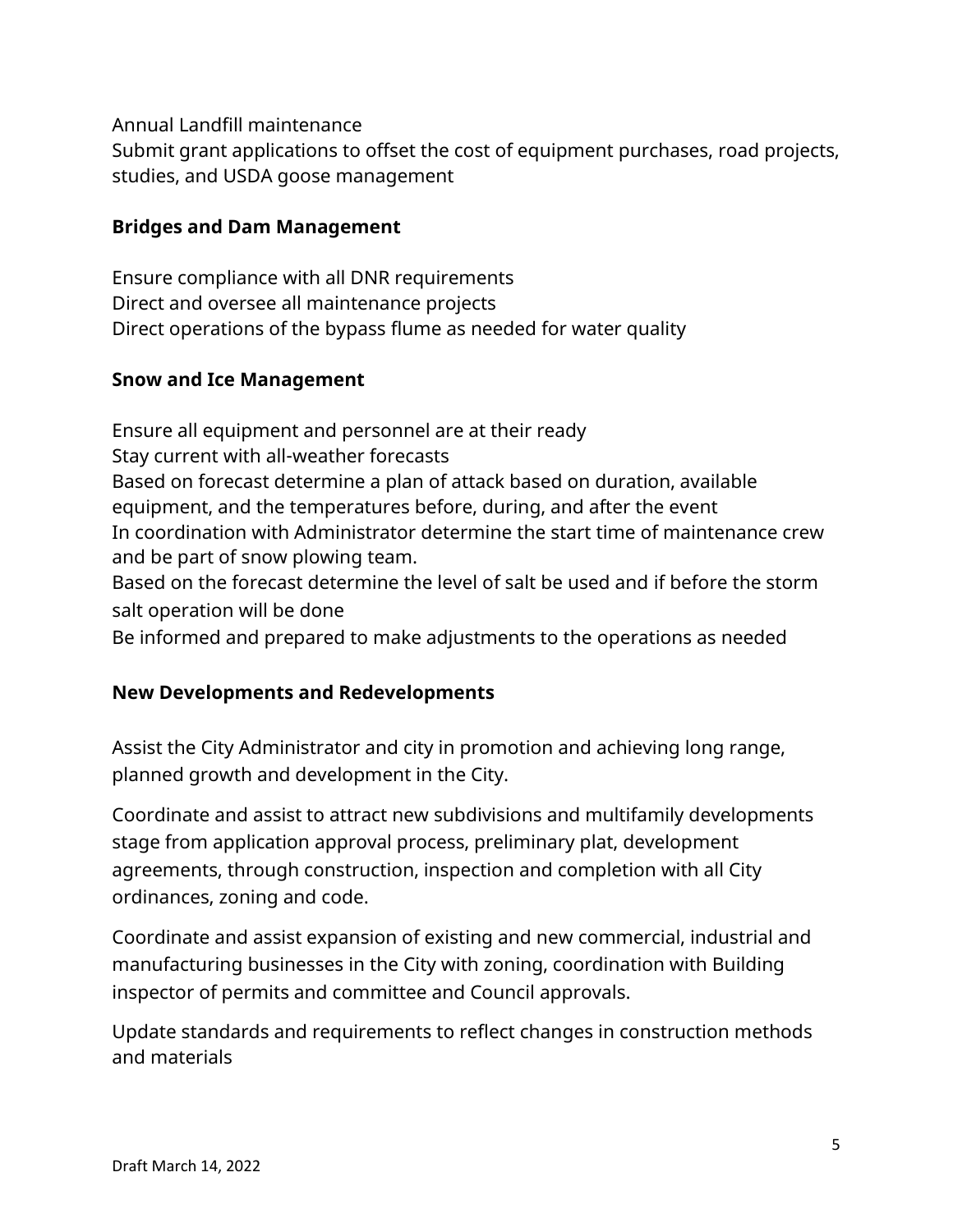## **Zoning Administrator**

Supervise the administration of zoning, subdivision, flood plain, and wetland regulations, and building inspector. Prepare and maintain appropriate maps, plans, records, and files.

Advise applicants of the ordinance provisions, assist in preparing permit applications and appeals, and assure that the regional flood elevation for the proposed development is shown on all permit applications.

Issue permits and inspect properties for compliance, and issue certificates of compliance where appropriate.

Inspect all damaged floodplain structures and perform a substantial damage assessment to determine if substantial damage to the structures has occurred.

Keep records of all official actions such as:

All permits issued, inspections made, and work approved;

Documentation of certified lowest floor and regional flood elevations for floodplain development;

Records of water surface profiles, floodplain zoning maps and ordinances, nonconforming uses and structures including changes, appeals, variances and amendments.

All substantial damage assessment reports for floodplain structures.

## **Summary of Necessary Knowledge, Skills, and Abilities**

## **Knowledge -**

Comprehensive knowledge of modern principles and practices of public works administration

Comprehensive knowledge of the laws and regulations related to departmental activities

Comprehensive knowledge of the sources of engineering information and applications of engineering methods; good knowledge of the principles of budgeting

Solid working knowledge of building mechanical systems

Complete working knowledge of public works construction practices General knowledge of the principles of budgeting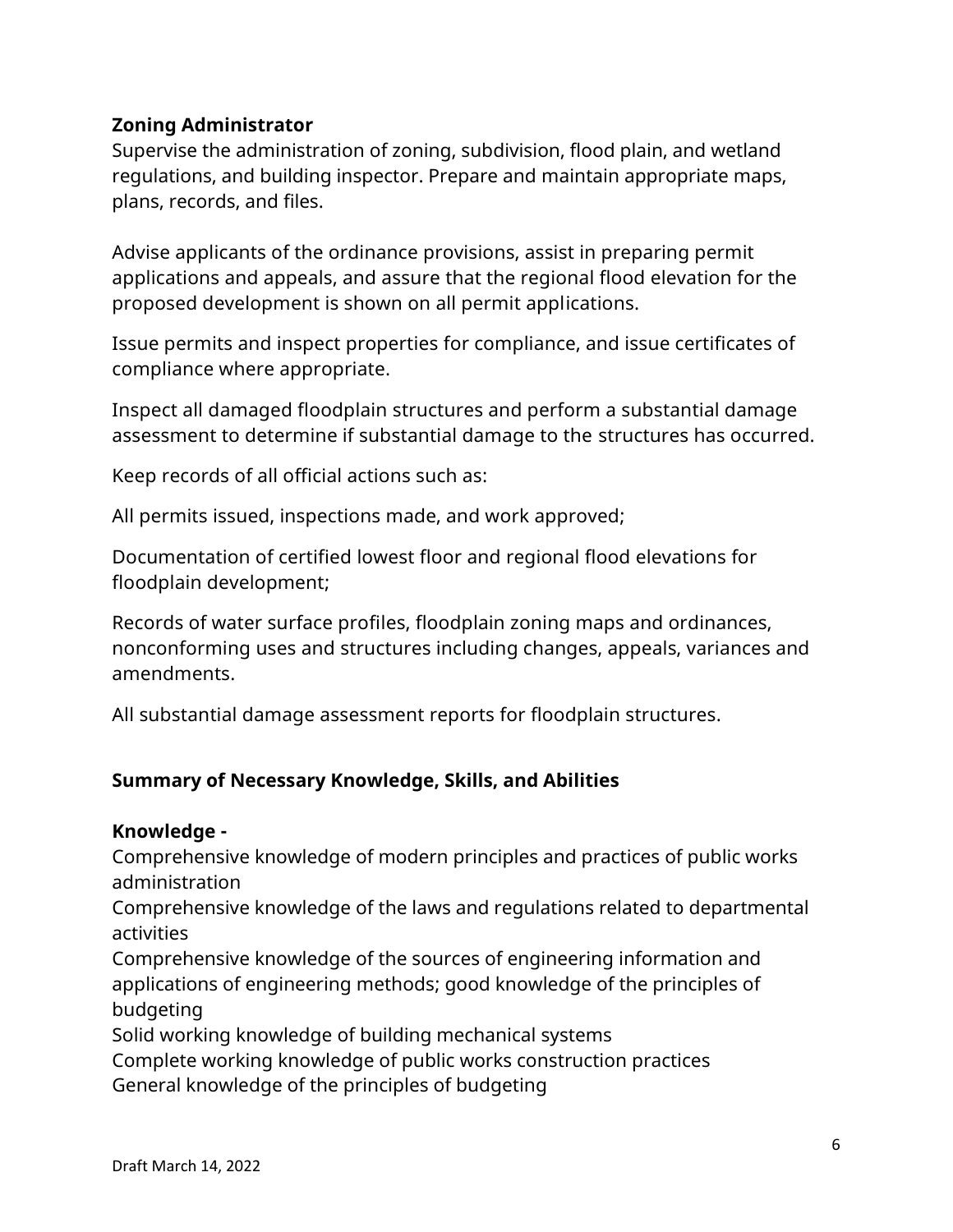Demonstrated ability to direct and supervise public works activities and in a coordinated manner

## **Skills -**

Strong attention to detail

Proficient in Microsoft Office (Word, Excel, Power-point)

# **Ability -**

Demonstrated ability to direct and supervise public works activities and in a coordinated manner

Ability to establish and maintain effective working relationships with employees, city officials, and the general public

Ability to effectively communicate in both written and verbal formats to include the ability to persuade, convince, and influence in favor of a desired outcome Ability to use good judgment to effectively solve problems

Willingness and ability to participate in a team-oriented environment

Ability and willingness to work evenings and weekends when needed. Ability to maintain confidentiality

# **Physical Requirements**

The physical demands described here are representative of those which must be met by an employee to successfully perform the essential functions of the job. Reasonable accommodations may be made to enable individuals with disabilities to perform the essential functions.

Work is performed mostly in office settings. Some outdoor work is required in the inspection of various land use developments, construction sites, or public works facilities. Hand-eye coordination is necessary to operate computers and various pieces of office equipment.

While performing the duties of this job, the employee is occasionally required to stand; walk; use hands to finger; handle, feel, or operate objects, tools, or controls; and reach with hands and arms. The employee is occasionally required to sit; climb or balance; stoop, kneel, crouch, or crawl; talk or hear, and smell. The employee must occasionally lift and/or move up to 25 pounds. Specific vision abilities required by this job include close vision, distance vision, color vision, peripheral vision, depth perception, and the ability to adjust focus. The work environment characteristics described here are representative of those an employee encounters while performing the essential functions of this job. Reasonable accommodations may be made to enable individuals with disabilities to perform the essential functions.

While performing the duties of this job, the employee occasionally works in outside weather conditions. The employee occasionally works near moving mechanical